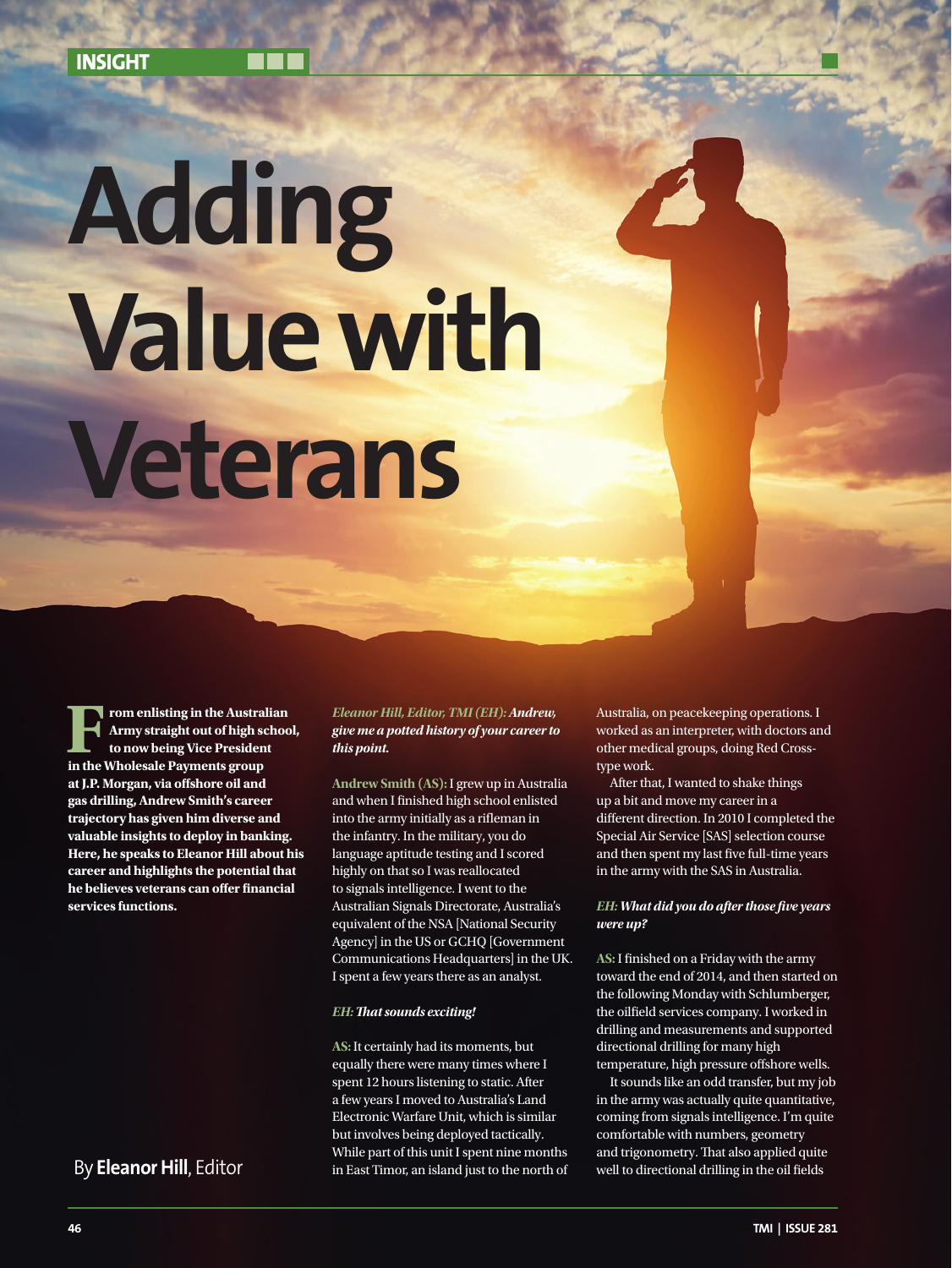But I timed the move pretty poorly, because right around about 2014-15, oil prices pretty much collapsed. I remember in 2015, someone exclaimed over the loudspeaker: "A barrel of oil is now worth less than a bucket of KFC."

I did that for a couple of years but with a family, flying offshore for four weeks at a time and flying home for one week was quite tough. That was when I realised I wanted a change.

# *EH: How did you approach making that change?*

**AS:** I applied for a couple of different MBA programmes globally, and got a full scholarship at Cranfield University in the UK, which covered my tuition, my family's flights and our accommodation for a year. At the end of that, I graduated my MBA with the Odgers Prize for overall achievement, which led to my role at J.P. Morgan. I had a few good opportunities throughout the MBA, both in consulting and in industry, but it was this role with J.P. Morgan that really piqued my interest because it's similar to consulting but doing so internally for the business.

#### *EH: What skills did you develop from being in the military?*

**AS:** First and foremost, it is the relationship-building skills or the stakeholder- management skills. In some ways, the military is no different to any other organisation – you treat people well whether they are your manager, junior or peer. You're always going to get more out of people if you influence rather than order. The army is a big team and usually operates very effectively on that basis. Bringing that kind of mentality with me into J.P. Morgan, and into my role, has really helped.

Something else we did in the military, whenever we planned anything – from a three-hour patrol through to a multiyear strategic operation – as part of that planning process we always considered all the possible points of failure, what the worst-case scenario could be and how we would cope with that. The approach that we had to planning and problem solving is something else I brought with me. When looking at a programme of work, while I'm an optimist by nature, I do assess my projects in a very pessimistic way so I can get ahead of any problems before they occur.

Finally, I think people from the military, myself included, bring a certain amount of determination and resilience. Tenacity is another quality I've brought into my role.

#### *EH: You've also completed your ACT qualifications, haven't you?*

**AS:** Yes, I've got the Advanced Diploma in Treasury Management, so I am now a Fellow of the ACT (FCT). You have up to four or five years to do your assessments as and when you want to, but I treated it like ripping off a Band-Aid – just get into it and get it done. I spent pretty much every weekend and evening working on it last year, but I'm glad I did it that way.

# *EH: Tell me a little bit about the transition – how difficult was it to transition out of the military into a more 'traditional' role?*

**AS:** In moving between industries there are always going to be some challenges. It could be technical, cultural, or organisational. One thing that makes banking particularly challenging is it's pretty hard to picture what it entails when you're on the outside. Initially, I was slightly daunted by that, but then I realised the whole bank is really an interconnected set of processes – a big gearbox of things that interact with each other. My approach has been to learn it bit by bit. Over the years – combined with doing the FCT – I've built a fairly holistic and broad understanding of what goes on across the bank.

## *EH: What is your advice for other veterans that are looking to move into a new kind of role as you have done?*

**AS:** I'm one of two co-chairs of the Europe, Middle East and Africa Veterans Affinity Group, internally named 'VETS' within

66



J.P. Morgan, so I'm passionate about this topic. What we suggest to people from the military wanting to make this or indeed any transition, not just into banking, is to try to identify early on what they want to do outside of the military. That doesn't mean knowing a specific role on day one, but we encourage service leavers to do a lot of research and drill down into the fields where they might add value. It means they naturally interview a lot better.

I'd also encourage them to build a network and to start reaching out to people. I think veterans underestimate the extent to which people are willing to give their time to candidates they've never met before. I've had people from the military reach out to me, and obviously there's a military connection there, but I'll refer them to other non-military people in the bank who are always very happy to have an introductory conversation. Maybe it's part of the military mindset, but I see sometimes service leavers are very hesitant to do that type of networking.

*In moving between industries there are always going to be some challenges.*